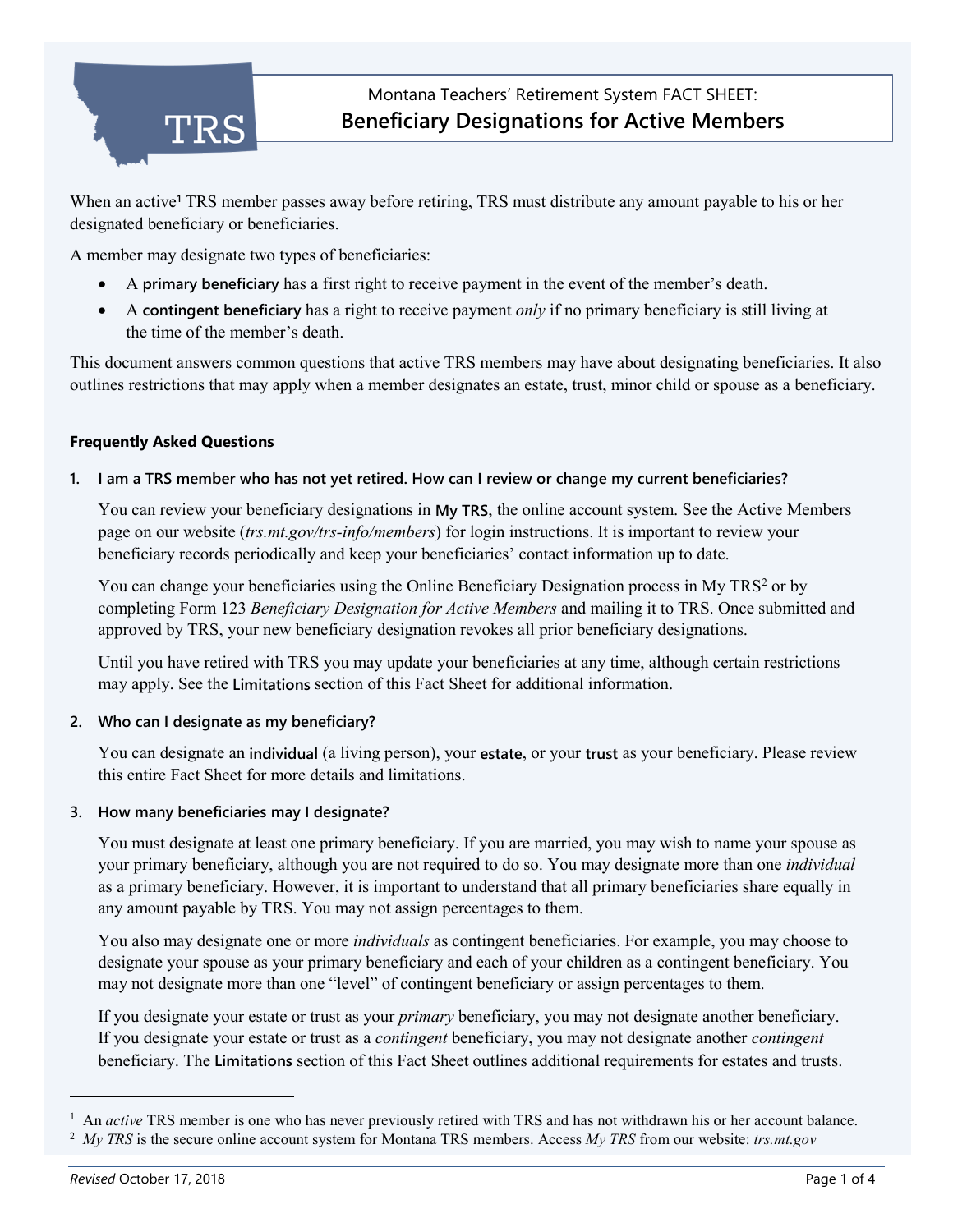# **4. If I die before retiring, how does TRS pay my designated beneficiaries?**

TRS must distribute any amount payable to:

- (a) Your surviving *primary* beneficiaries, in equal shares; or
- (b) Your surviving *contingent* beneficiaries, in equal shares, *only* if no primary beneficiary survives you.

The following conditions apply:

- i. If you are not vested,<sup>[3](#page-1-0)</sup> payment under (a) or (b) is made as a lump-sum distribution of your member account balance (i.e., your member contributions plus interest).
- ii. If you are vested, an individual beneficiary eligible to receive payment may be entitled to elect a lifetime monthly benefit in lieu of a lump-sum payment.
- iii. If TRS makes a payment to any surviving primary beneficiary under (a) above, the beneficiary interest of all contingent beneficiaries is terminated.
- iv. If *all* beneficiaries receiving benefits pass away before your account balance has been paid out in full, TRS pays the remainder as a lump sum to the estate of the last surviving beneficiary.
- v. If you designated your estate as your beneficiary, the estate must be probated and must have a separate tax identification number assigned to be an eligible beneficiary.
- vi. If you designated your trust as your beneficiary, the trust must meet all criteria listed in the Limitations section of this Fact Sheet to be an eligible beneficiary and must have a separate tax identification number assigned when payment is made by TRS. (See "Designating your estate or trust as a beneficiary," below.)
- vii. Monthly benefit payments cannot be made to your estate or trust, or to any beneficiary of either. Your estate or trust will receive only a lump-sum distribution of your member account balance.

*Please note:*

- Amounts payable by TRS to an individual beneficiary are considered non-probate assets of the member. TRS must make payment according to your valid beneficiary designations without regard to any statements in your will, and without regard to any creditors' claims against your estate.
- TRS strongly recommends you seek the advice of an attorney or financial advisor when designating your estate or trust as a beneficiary.

## **5. What happens if I pass away without having a beneficiary designation on file with TRS?**

If you do not have an effective beneficiary designation on file at the time of your death, TRS will distribute your account balance as a lump-sum payment to one of the following alternate beneficiaries:

- (a) Your probated estate; or
- (b) One or more individuals, in the following order of priority. (Payment will be made at a lower level of priority only if there is no surviving alternate beneficiary at a higher level of priority.)

*First alternate beneficiary –* Your legal spouse *Second alternate beneficiary –* Your natural or adopted children, in equal shares *Third alternate beneficiary –* Your parents, in equal shares *Fourth alternate beneficiary –* Your grandchildren, in equal shares

j

<span id="page-1-0"></span><sup>&</sup>lt;sup>3</sup> You are "vested" as a TRS member when you have accrued at least 5.00 years of creditable service.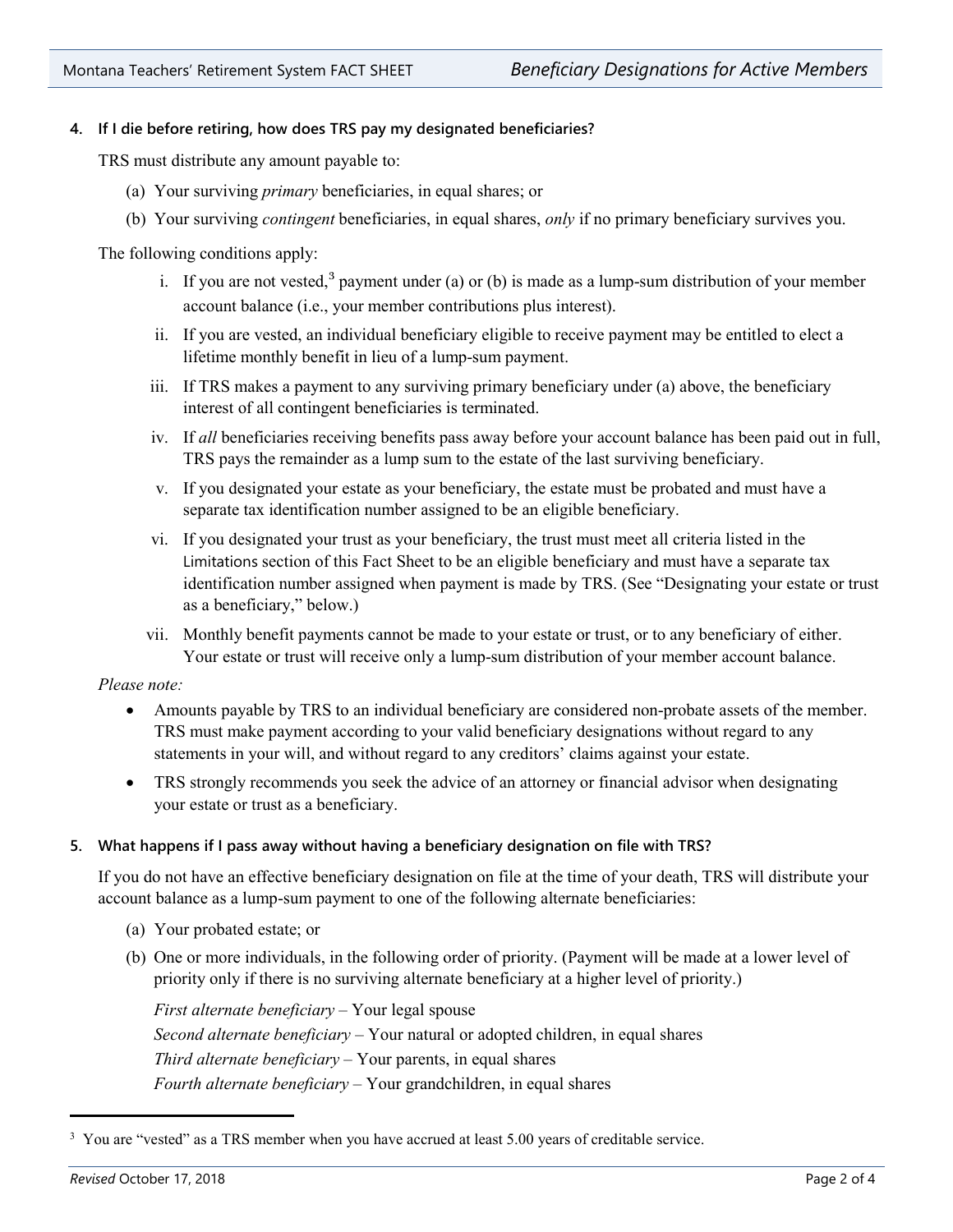*Fifth alternate beneficiary –* Your siblings, in equal shares *Sixth alternate beneficiary –* Your nieces/nephews, in equal shares

## **Limitations**

#### **Designating a minor child as a beneficiary**

You may designate *any* minor child as your beneficiary. However, TRS is prohibited by law from making payment of any amount *directly* to a minor child. (Under Montana law, "minor child" for this purpose means any child under the age of 21.) TRS will make payment only to an individual legally authorized to receive the funds on behalf of the minor child by virtue of:

- court appointment as the child's conservator or guardian, or
- designation by the TRS member as a custodian for the minor child in conformity with the Montana Uniform Transfers to Minors Act.[4](#page-2-0)

This means that if you designate a minor child as your beneficiary, you should also designate a custodian. If you should pass away before the child reaches the age of 21 and you did not designate a custodian, and there is no court-appointed conservator or guardian, TRS will be unable to make payment, even to the custodial parent. TRS will be required to withhold payment until a conservator or guardian is appointed or until the child turns 21.

#### **Designating your estate or trust as a beneficiary**

Your estate or trust must meet important requirements to be designated as your beneficiary. There are also limitations on the type of payment that TRS may make to the estate or trust, as summarized below.

**Your estate:** Although everyone has an "estate" (property to be distributed to others upon the person's death), TRS will make payment to an estate only through a court-appointed personal representative in a formal or informal probate. TRS requires documentation of the personal representative's court appointment. If you designated your estate as your beneficiary and your estate is not probated, TRS must pay your alternate beneficiary as described in 5 (b) above. If you are unsure whether your estate will be probated, you should consider designating one or more individual beneficiaries instead.

**Your trust** must meet the following criteria to be designated as your beneficiary:

- You (the TRS member) must have created the trust as its trustor and the trust must exist as a legal entity at the time of designation.
- The trust must be irrevocable when designated, or must become irrevocable upon your death.
- The trust documentation must include both the trust's tax identification number (if one has been assigned) and the name of the individual (other than yourself) who is legally designated as trustee.

You must submit your trust documentation to TRS by regular mail along with TRS Form 123 *Beneficiary Designation for Active Members*. (You cannot designate your trust using the Online Beneficiary Designation process.) The trust documentation must include all information noted above.

**Payment**. Your estate or trust will receive only a lump-sum distribution of your member account balance. Monthly benefit payments cannot be made to your estate or trust, or to any beneficiary of either.

j

<span id="page-2-0"></span><sup>4</sup> "MUTMA," Title 72, Ch. 26, MCA